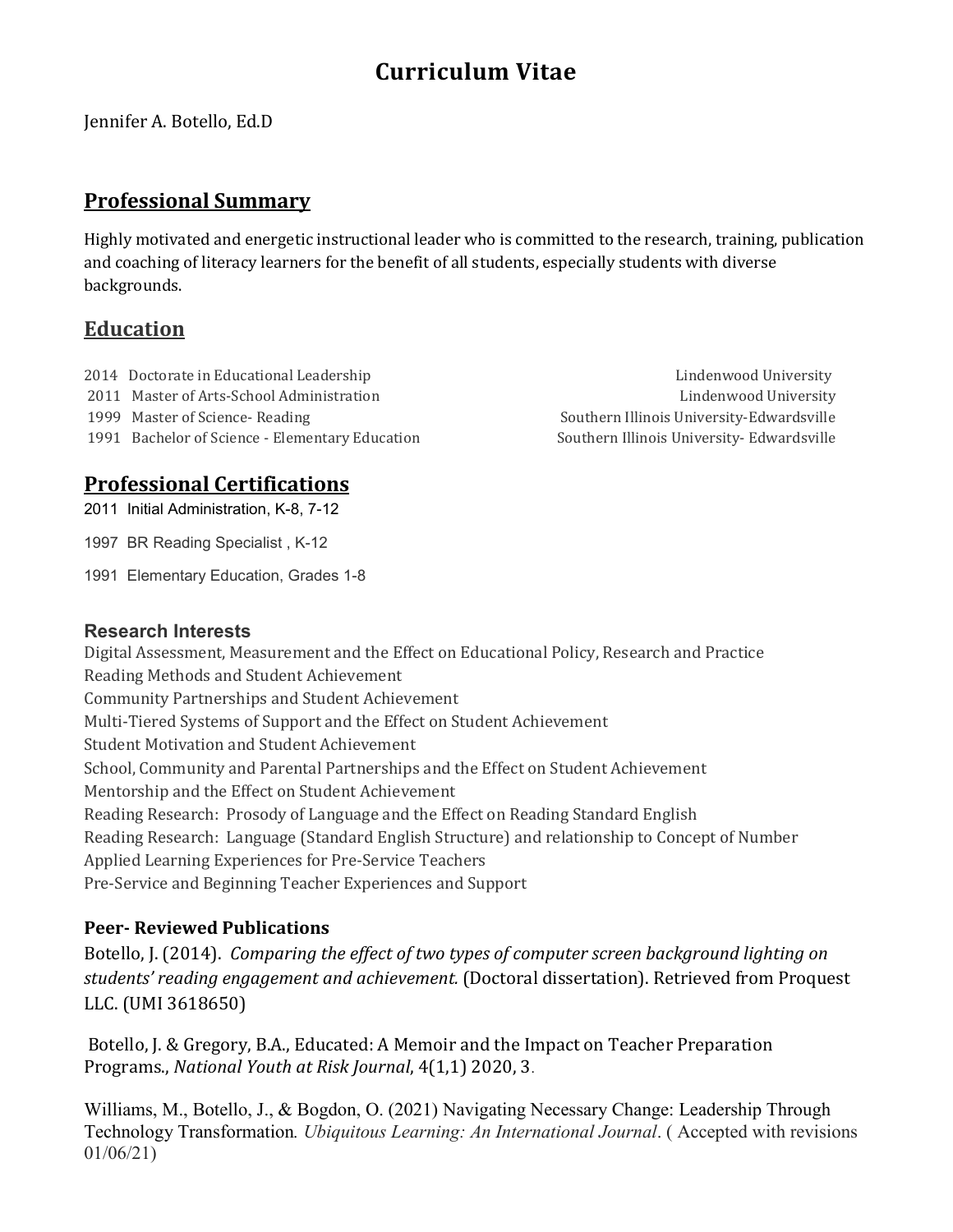### **National and International Presentations***:*

Botello, J. (October, 2019*) Comparing the Effect of Two Types of Computer Screen Background Lighting on Students' Reading Engagement and Achievement.* International Literacy Association Conference, New Orleans, LA.

### **State and Regional Presentations:**

Botello, J. & Gregory, B. (October, 2019) *Trauma Informed Tools and Strategies to Build Self Efficacy in Classrooms*, (MACTE) Fall Conference, Camden at the Lake, Lake Ozark, MO, October, 2019

- Botello, J. & Koch, M. (April, 2019*) Role of Social Emotional Learning: Tools and Strategies to Build Self Efficacy in Classrooms and Reading Recovery Lessons*, Ca/N Conference, MWSU, St. Joseph, MO.
- Botello, J. & Thorne-Wallington, E. (March 26, 2019) *Beyond the Field Experience: Best Practices for Collaboration,* Missouri Association of Colleges for Teacher Education (MACTE) Spring Conference, Columbia, MO.

Botello, J. (January 7, 2019) *The Next Step Forward in Guided Reading,* (Richardson, 2016), Elementary Teacher Professional Development Day, Jennings School District, St. Louis, MO.

Botello, J. & Williams, M. (March 8, 2021) *How to Ride a Backwards Bicycle: Virtual Applied Learning 2021*, Missouri Association of Colleges for Teacher Education (MACTE) Spring Conference, Virtual Conference.

### *Higher Education Experience*

| August 2018-present | Missouri Western State University                   | St. Joseph, MO |
|---------------------|-----------------------------------------------------|----------------|
| Aug. 2010-2011      | St. Louis Community College                         | Ferguson, MO   |
|                     | Courses: Reading Developmental Studies, RDG 016&030 |                |

# **Work Experience**

|           | 2018-present Assistant Professor of Literacy         | Missouri Western State University                  |
|-----------|------------------------------------------------------|----------------------------------------------------|
| 2015-2018 | <b>Principal, Ray Miller Elementary</b>              | Kirksville R-3 School District                     |
| 1991-2015 | <b>Various Practitioner Roles</b>                    | Ferguson Florissant School District, St. Louis, MO |
| 2013-2015 | <b>Oasis Coordinator, Central Office</b>             |                                                    |
| 2006-2015 | <b>Instructional Coach, Walnut Grove School</b>      |                                                    |
| 2005-2014 | <b>Reading Recovery Teacher, Walnut Grove School</b> |                                                    |
|           | Summer 2011 Principal, Walnut Grove School           |                                                    |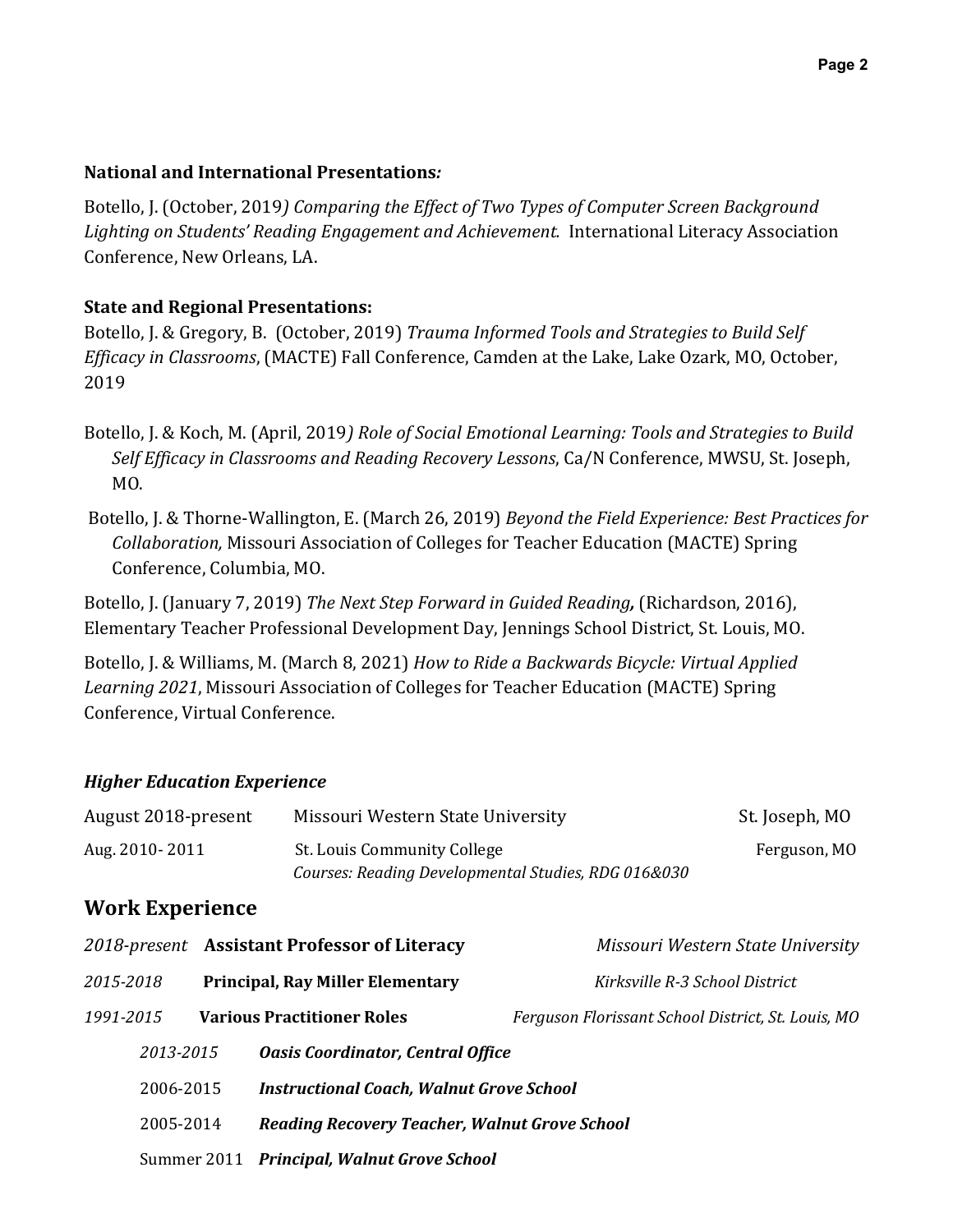Summer 2012 *Principal, Johnson Wabash School*

1991-2005*Elementary Classroom Teacher, Halls Ferry School- grades 1-6*

#### *Assistant Professor of Education and Literacy, Missouri Western State University*

### *Teaching:*

*Taught core K-12 pedagogy elementary undergraduate/graduate education courses face to face and online. Advised and supervised students in the field during their Junior and Student Teaching Experience. Courses included:*

*EDU 360 Assessing and Individualizing Reading which covered the philosophy, theories, pertinent studies and findings, and test instruments aiding perception and analysis of performance levels and behaviors in learning to read; develops expertise in determining the strengths and weaknesses of each pupil and the casual relationship of the total reading performance pattern; develops observation and evaluation skills to study, develop, and utilize selected evaluation instruments for adapting class methods and materials to the needs of students. Included an off-campus applied learning experience.*

*EDU 375 Teaching Reading in the Elementary School which included: An application level course focused on investigating children's literacy development in the context of balanced literacy program. Students plan, teach, and evaluate a sequence of reading and language arts lessons, managing both small and large groups of children. One student was remotely integrated using Zoom technology on a daily basis.*

*EDU 430/591 Teaching Students with Reading Deficits for undergraduates and graduate students which included :* Literacy assessment techniques and interventions for upper elementary, middle, and high school students with reading deficits

EDU 300 Introduction to Early Childhood ( online) which included an introduction to the field of Early Childhood education- age's birth to 3rd grade. A review of the history, philosophy, policies, issues, and trends. Child growth and development, play-based practices and developmentally appropriate practices will be emphasized. Curriculums will be reviewed.

EDU 403 Student Teaching Seminar which included: Legal Implications for student teachers and new teachers,( Elementary, Secondary and Special Education) Trauma Informed Instruction, Lesson planning review, Resume writing, cover letters and credential files, Mock Interviews, Creating a portfolio, Parent-Teacher Conferences, Communication in writing and digital media, Classroom Management, Formative Administrative Assessment (NEE),Answering questions application process.

EDU 351 Mathematical Methods which included teaching elementary pre-service teachers in grades PreK-8 Mathematical processes and content for teaching Mathematics in schools. Students plan, teach and evaluate a student who needs tutoring in Math and apply the content learned in the course throughout their lesson series. Some students taught Math tutoring sessions online via Zoom. All students taught a whole group and small group lessons in an elementary school setting , in addition to learning the pedagogical content of the course.

EDU 355 Teaching Mathematical Deficits focuses on teaching students-whether formally identified for special education services or whether struggling in the regular classroom setting without accommodationswith mathematics deficits. A special emphasis will be placed on research-based instructional methodologies and developmentally appropriate approaches to math instruction. Similar emphasis will be placed on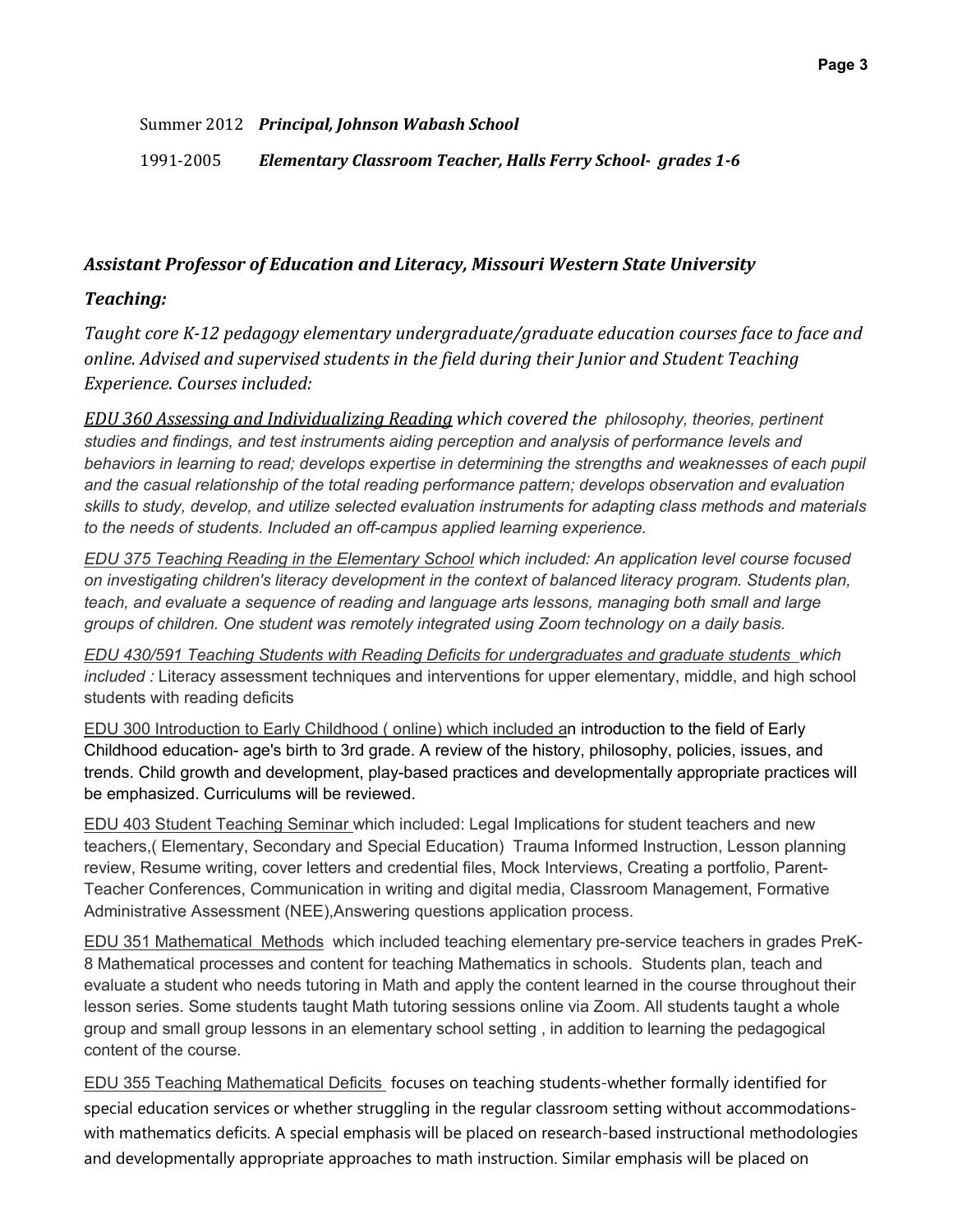differentiation and both formative and summative assessment for significant student progress in this content area.

EDU 678 Capstone 1 : advised and led a graduate student in a graduate thesis.

EDU670 Capstone 2: advised and led a graduate student in a graduate project and defense.

#### **Service:**

Co-Chair- Applied Learning Steering committee (2020-present)

Chair- CALHE (Conference of Applied Learning in Higher Education), (2020-present)

*Lead Chair -(CALHE) Conference of Applied Learning in Higher Education*. The 14th Annual Conference on Applied Learning in Higher Education (CALHE) will be held in the spring of 2022 ( April 21-23, 2022) on the campus of Missouri Western State University. The title of the conference is PIVOT-AL 2022 – Virtual Learning (Pedagogy Innovation Vision Outreach Technology) –This applied learning conference partners with two other universities, the State University of New York (SUNY) and the University of North Carolina at Wilmington to promote applied learning in higher institutions. Individual presentations, poster presentation, workshops , roundtable, panels and demonstrations make up the event. This event celebrates the practice of Applied Learning in Higher Education, a focus and distinction found in MWSU ,the designated Applied Learning Institution for the State of Missouri. As lead chair, I led a committee of 8 faculty with support from the Office of Applied Learning. March 14, 2021 - Present.

Faculty Senate Committee: Fringe Benefits Committee ( 2019-2020)

CAEP Department of Education Committee ( 2020)

KDPI Counselor for Department of Education

*KDP Counselor (Kappa Delta Pi Honor Society) for the Department of Education - Missouri Western State University*. Kappa Delta Pi (KDP), International Honor Society in Education fosters excellence in education and promotes fellowship among those dedicated to teaching. I became the lead counselor of the local chapter for MWSU. We offer a variety of programs, services, and resources, KDP supports and advances educators throughout the phases and levels of their teaching careers. August 23, 2021 - Present.

Curriculum Alignment Committee for ELA

Graduate Committee member

Ad-Hoc Committee in Northland Preparation and Planning Committee

Advisor- Department of Education- Advised Elementary, and Early Childhood undergraduate and graduate students.

#### **Curriculum Designer, Building Futures, St. Louis, MO (2020-2021)**

Leading curriculum and currently writing science lessons and projects for Building Futures, a non-profit organization funded by World Wide Technologies, Their building is located in Old St. Louis, North across from Crown Candy. Building Futures has been in existence for the last 9 years. Before the pandemic, Building Futures taught underserved students in the St. Louis Public Schools and surrounding areas how to plan, design and build projects using machine tools on Saturdays and throughout the week. Today, Building Futures is working with Hazelwood School District and St. Louis Public Schools, via Zoom to provide STEAM lessons and curriculum in Math, Science and Art that follow the NGSS Standards and the Missouri Learning Standards in Engineering, Architecture and Design.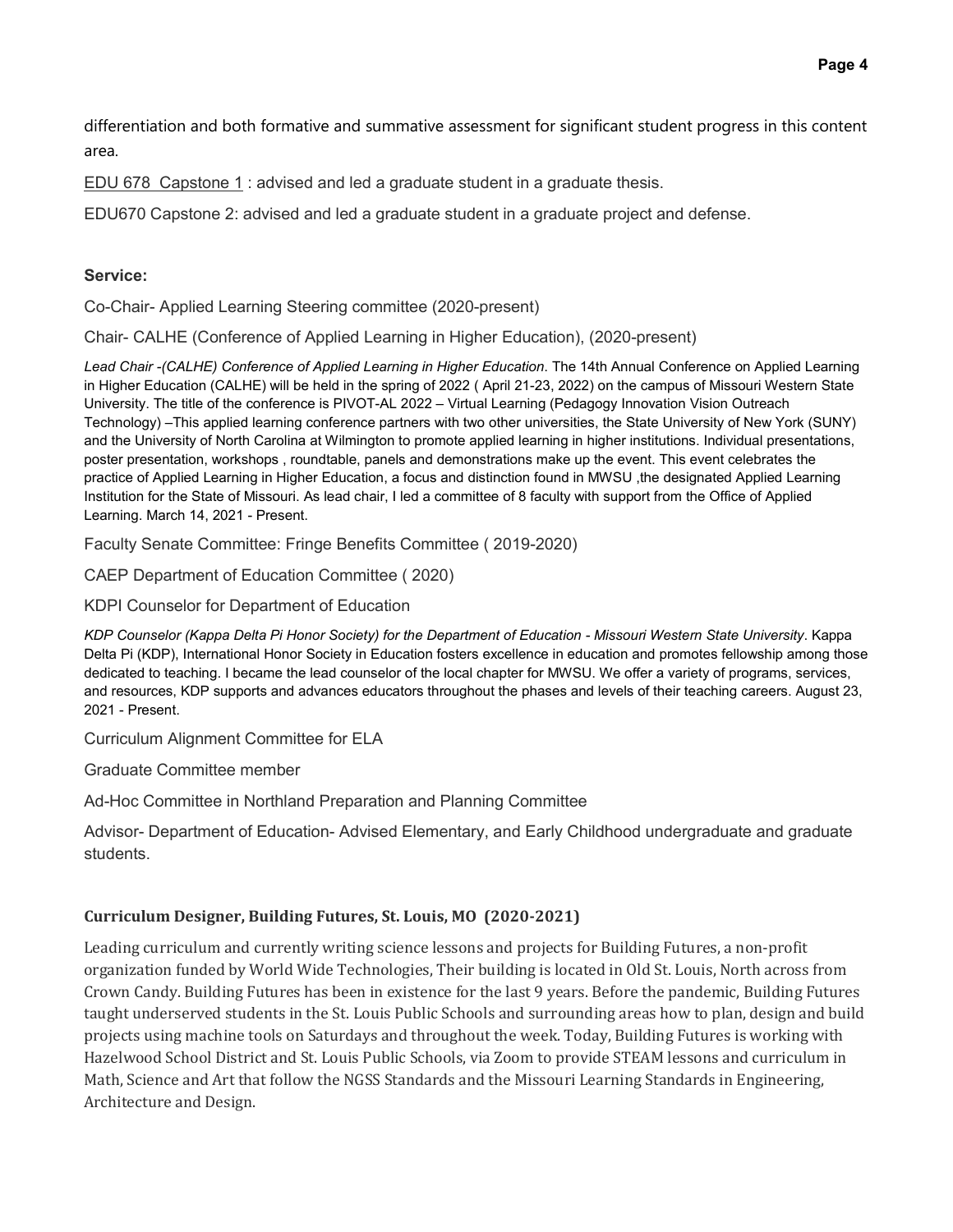### *Principal, Ray Miller Elementary School*

*Head principal of grade 3-5 Grade Center- 8/9 sections of each grade, Led Building and District Data teams, PBIS teams, Tiers 123, supported Multi-Tiered Systems of Support in academics and behavior, facilitated and supervised rewriting of curriculum in all subjects, led district in ELA District Data Teams-led committee and made recommendations for professional development for the entire district in the area of ELA using quantitative data, led committee and made recommendations for district materials purchase in implementing new Balanced Literacy Model in District English Language Arts. K-12. Facilitated professional development and provided professional development in the area of formative assessments running records) and Lucy Calkins Balanced Literacy- Units of Study in Reading and Writing. Conducted surveys and analyzed achievement as a result. As a principal, I led a team of 5 teacher leaders to the New York Teachers College Summer Reading Institute. All duties required of the head principal of an elementary school with 600 students.* 

### *Awards and Distinctions:*

*2017 Ray Miller Elementary won the Missouri Green Ribbon Award, nominated for National Green Ribbon School Award in Environmental Education, 2017.*

*2016 Dr. Mary Richter Missouri School-wide Positive Behavior Support District of Distinction Award for the State of Missouri. Ray Miller Elementary School was also a Gold Star PBIS school, 2016.* 

*2015-2018 Partnerships with Truman University and the Green Thumb Project- Kirksville School District Community Garden. This included coordinating lessons for the Garden and tutoring with Truman Education interns.*

### *District Oasis Coordinator, Central Office, Ferguson Florissant School District, St. Louis, MO*

### *2013-2015*

*Successfully coordinated Oasis Intergenerational tutoring for 17 elementary schools in the district. . Professional development was provided for 110 Oasis volunteers on a monthly basis. Conducted surveys and shared results with all stakeholders. Worked with principals, building site coordinators and the Oasis Institute directors to provide one to one tutoring for elementary students grades K-4 in the Ferguson Florissant School District.* 

### *Instructional Coach, Reading Specialist (K-3), Reading Recovery Teacher (grade 1)*

- \* *Instructional Leadership Team-* Facilitate Data Teams, developed building wide Data Dashboard incentive plan. Organized building wide Math and Reading intervention blocks for Tier 3 supportbuilding wide. Assisted in writing Focus School Plan and Building Accountability Plan.
- **Turnaround School Specialist** Cohort University of Virginia (2009-2010, 2010-2011) As member of Turnaround Specialist Leadership Team , assisted principal in rewriting 90 plan for School Improvement. Data analysis shared with stakeholders- based on data plans implemented.
- Developed, organized wrote **Building Reading Improvement Plan** and grant writing to coordinate with district plan to meet the need of diverse student body.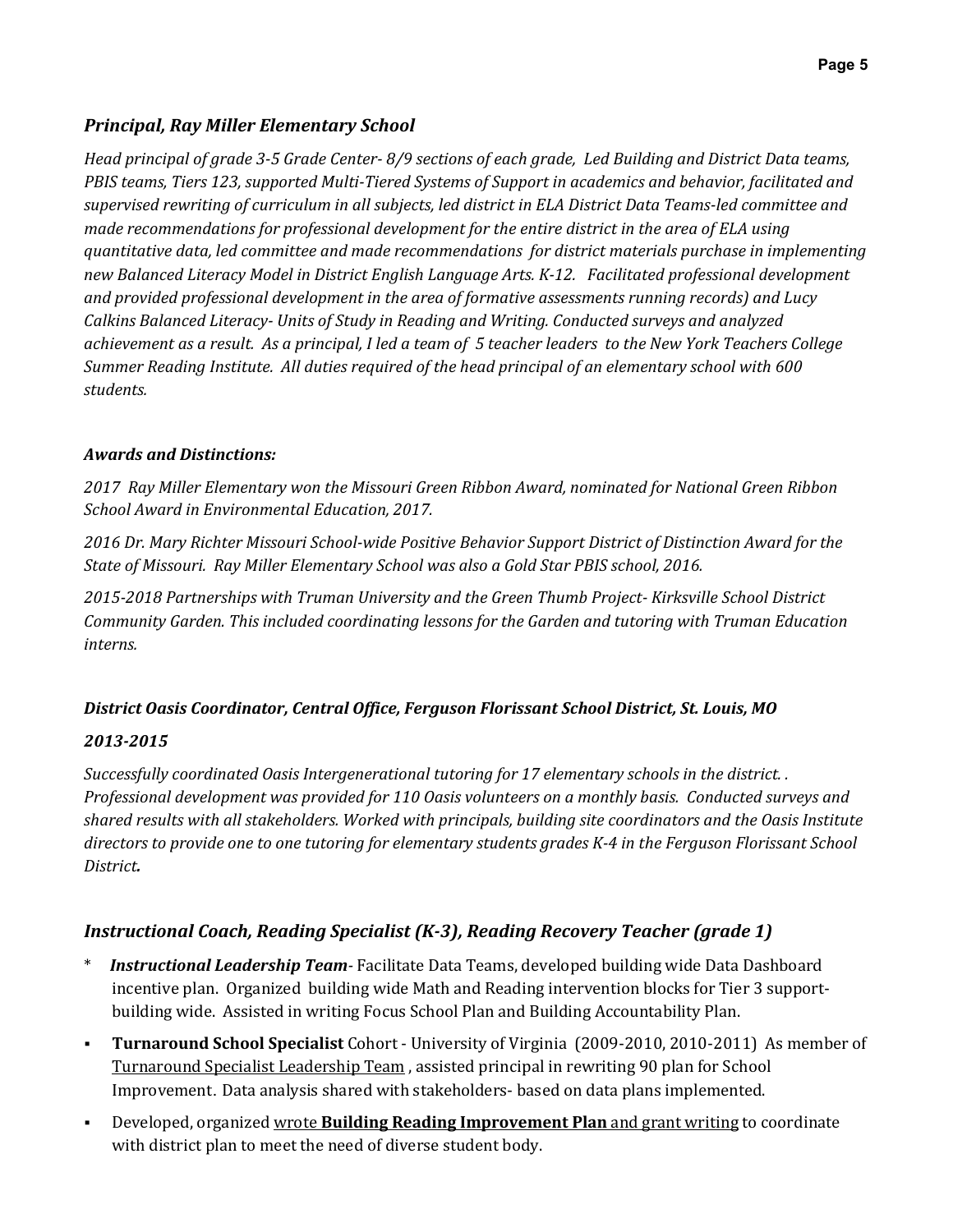- **PBIS Administrative Training (2008)**, organized and implemented bus procedures and schedules at beginning of the school year. Organized Tier 1 and 2 Universals as the **PBIS Chairperson.**
- As **PLC Team Leader and Data Team Facilitator** conducted Grade Level Meetings and co-facilitated writing of mission and vision statements for our school as we implemented the PLC process.
- Planned and organized **school wide assessments** such as Star Enterprise (LAM), Aimsweb, Gates. SIS of data.
- Wrote ,supervised and coordinated **Early Bird Tutoring ELT program** for grades K-6 (2011-2013). Achievement measured. Students made reading grade equivalency gains by 8 months the first year and currently made reading gains of 12 months- Evaluation March , 2013.

### *Ferguson Florissant School District, Florissant, MO*

| <b>Walnut Grove Summer Learning Academy</b>   | May-June 2010 |
|-----------------------------------------------|---------------|
| <b>Johnson Wabash Summer Learning Academy</b> | May-June 2012 |

### *Principal*

- Provided reading professional development for teachers on instructional strategies. Increased Reading Scores by 15%.
- Supervised staff of 25 teachers and 6 special education classrooms, which included daily observations and use of evaluation instruments. 316 out of 326 students from 5 different feeder schools were promoted.
- Worked with parents to ensure academic success of students from 5 different feeder schools.
- Organized, and reallocated educational materials for the administration to the Summer School staff .
- Implemented and wrote PBIS curriculum for the Walnut Grove Summer Learning Academy.

# *Halls Ferry Elementary School, Ferguson Florissant School District* 1991-2005 *Classroom Teaching Experience. Grades 1,2,3,4,6*

- Gold Star –Blue Ribbon Awards (2002-2003). Assisted principal and committee in writing documents.
- Class within a Class Co-taught with special education teacher using Inclusive Education and Autistic Child Training. Grades 1-2.
- Peer Coaching –Participated in teacher driven professional development process. Increased active engagement of students by 70%.
- Supported pilot of PBIS at Halls Ferry Elementary School: PBIS action research with Laurie Newcomer / Dr. Lisa Powers, University of MO, Columbia.
- Trained in Math a Process Approach: Mrs. Janet Shew (1991-1995) , Marilyn Burns and Kathy Richardson

### **Professional Trainings**

Data Team Training **Data Training Rigby Balanced Literacy** Implemented Peer Coaching National Communication of the Waterford Reading Waterford Reading PBIS-Administrative level **Reading Recovery Training** PBIS-Administrative level Class within a Class (Grades 1-2) Class within a Class (Grades 1-2)